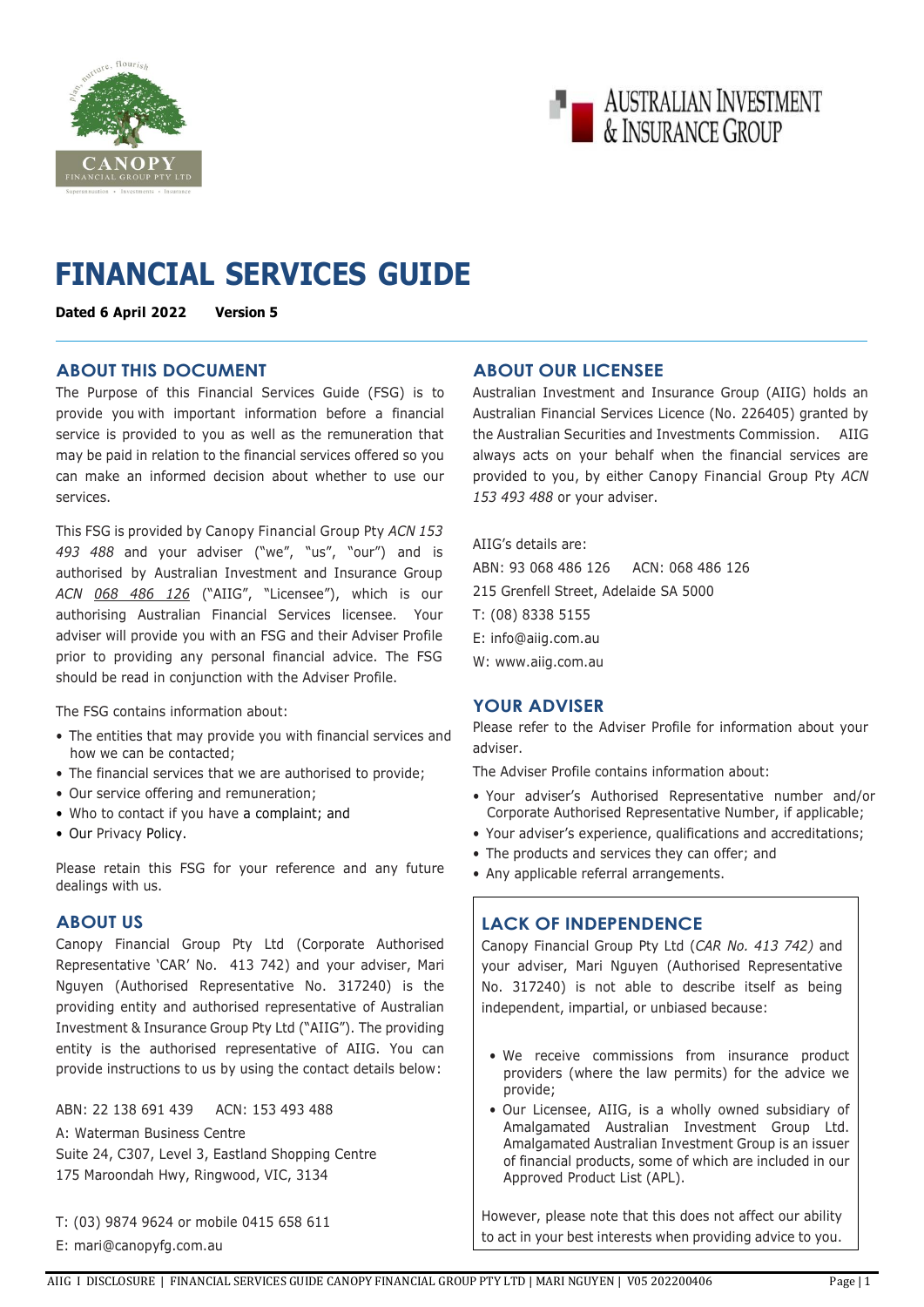## **OTHER DOCUMENTS YOU MAY RECEIVE**

### **ADVICE DOCUMENTS**

You will be provided with a Statement of Advice (SOA) on the first occasion that we provide you with advice which takes into account your personal circumstances, goals, needs and objectives.

Following our initial advice, we will document subsequent advice in a SOA or, in some circumstances, a Record of Advice (ROA). If the ROA is not provided to you at the time the advice is provided you may request a copy and it will be provided to you free of charge.

The SOA or ROA will contain:

- the details of the areas you are seeking advice on;
- the basis on which the advice is given;
- the advice itself; and
- information about fees, commissions and associations which may have influenced the provision of the advice.

We will retain copies of each SOA and ROA for a period of seven years from the date of the advice. Please contact your financial adviser should you require a copy.

### **PRODUCT DISCLOSURE STATEMENT (PDS)**

In the event we make a recommendation to acquire a financial product (other than securities), we will provide you with a PDS or Investor Directed Portfolio Service (IDPS) Guide containing information on that particular product. The document will contain information about the relevant key features, fees, benefits and risks to help you make an informed decision about whether or not to acquire the financial product.

### **WORKING WITH A FINANCIAL ADVISER**

As your adviser, we are required by law to act in your best interests.

Your adviser will ask you to provide accurate information about yourself and will need to be informed of any changes in your situation to ensure that the advice provide is and remains suitable to your personal circumstances.

You have the right not to divulge information about yourself. However, the appropriateness of the advice you receive may be impacted if we do not fully understand your situation.

In compliance with the Anti-Money Laundering and Counter-Terrorism Financing Act 2006 (AML/CTF Act), we will need to verify your identity before providing any financial product advice and services to you. Your adviser will let you know which identification documents can be presented for identification purposes.

## **FINANCIAL SERVICES WE CAN PROVIDE**

We are able to provide advice on, and deal in the following financial products as authorised representatives of AIIG:

- Deposit products;
- Debentures, stocks and bonds issued by a government;
- Securities (including shares);
- Life Insurance Risk Products;
- Life Insurance Investment Products (including investment bonds);
- Managed Investments Schemes (e.g., Separately Managed Accounts).
- Investor Directed Portfolio Services;
- Retirement Savings Accounts; and
- Superannuation.

We cannot provide advice in respect of any facility where your adviser can change your portfolio before obtaining your consent (commonly known as Managed Discretionary Accounts).

We will only provide services to you with your prior, informed consent. If you do not understand any of the information in this FSG or have any other questions relating to the terms on which we will be acting, please contact us.

When advising you, other matters may arise that we are not authorised to assist with. We are only authorised to assist with a financial service or financial product set out above.

### **REMUNERATION AND BENEFITS**

#### **REMUNERATION**

The fees for services provided by us depend on the nature of those services. Full details on the remuneration and other benefits we receive are detailed in the Adviser Profile attached to this FSG.

Any fees will be agreed with you before the service is provided. Fees we may charge are:

- Initial meeting fee
- Initial Advice fee
- Implementation fee
- Ongoing advice service fee
- Ad-hoc advice fee
- Consult fee (time based)

The fees charged for our advice and services may be a fixed dollar amount, or a percentage(asset)-based fee. For more detail, see the Remuneration Schedule attached to your Adviser's profile.

We may also receive commissions paid by product providers. Your adviser may choose to rebate commissions received to you, or to offset them against other fees payable.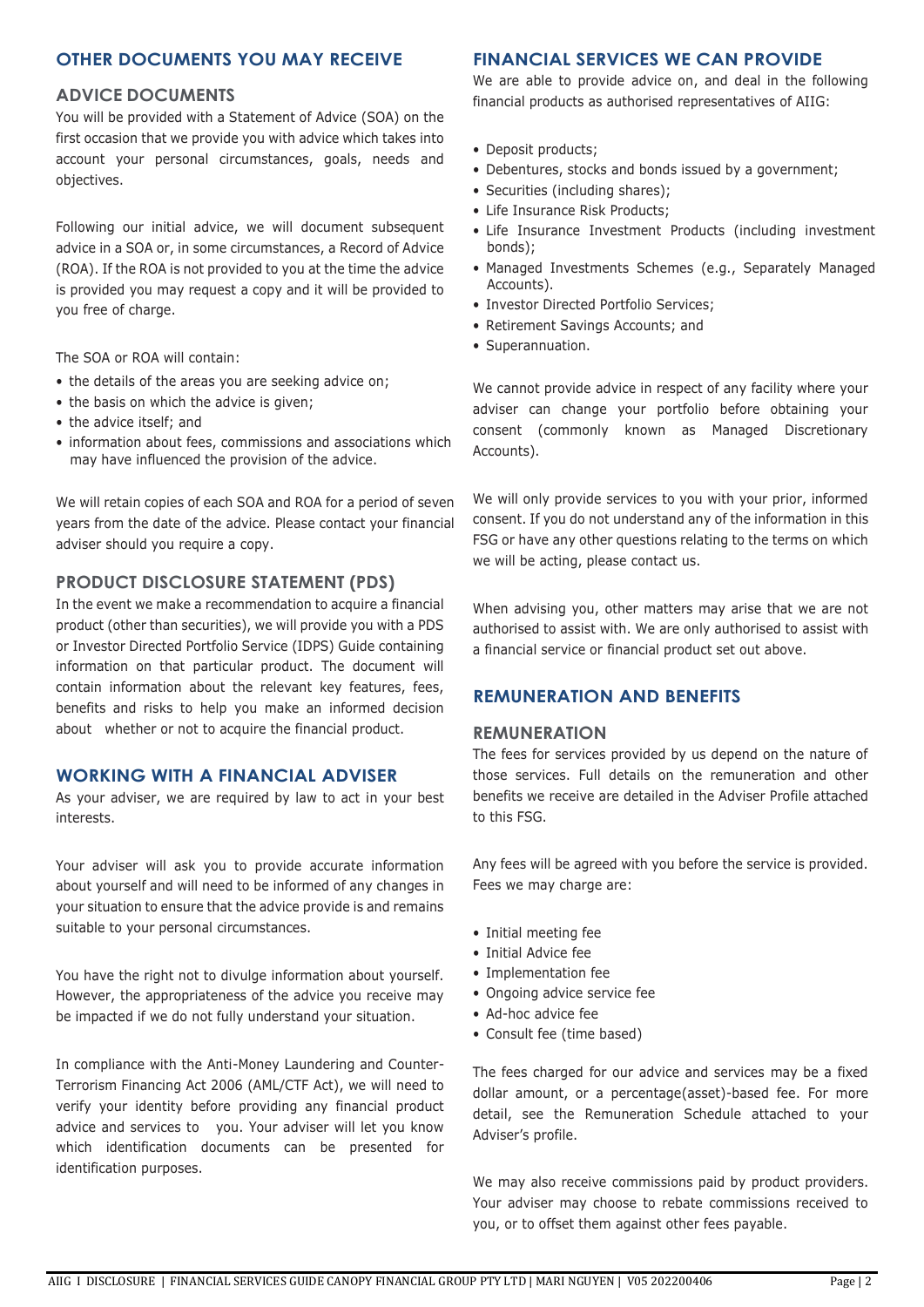All fees or commissions are initially paid to AIIG who then remit 100% to us after deducting the licensee fees.

## **OTHER BENEFITS**

From time to time, we may accept alternative forms of remuneration from product providers or other parties, such as hospitality or support connected with our professional development (e.g., training or sponsorship to attend conferences). We maintain a register detailing any benefit we receive which is valued at between \$100 and \$300, and other benefits that relate to information technology, software or support provided by a product issuer, or that relate to the educational and training purposes. A copy of the register is available on request.

With your permission you may be referred to an external specialist to receive further advice. We will not receive a referral fee or commission for introducing you to any specialist.

Neither AIIG nor its authorised representatives/employees endorse products or services provided by external providers.

## **RELATIONSHIPS AND ASSOCIATIONS**

AIIG, is a wholly owned subsidiary of Amalgamated Australian Investment Group Ltd, a diversified group of financial services companies which includes:

- Australian Stock Report Pty Ltd;
- APSEC Funds Management Pty Ltd;
- APSEC Compliance and Administration Pty Ltd;
- Atlantic Pacific Securities Pty Ltd;
- Ascot Securities Pty Ltd;
- Atlantic Pacific Securities Pty Ltd; and
- Amalgamated Australian Investment Solutions Pty Limited

If we recommend a product that is issued by our Licensee or one of its related companies, the Licensee or its parent company may benefit from the recommendation by receiving product or administration fees. Any such fees will be disclosed in the relevant PDS and the SOA.

We are generally only permitted to recommend products on the Approved Products List (APL), which the Licensee approves. The Licensee is a fully owned subsidiary of Amalgamated Australian Investment Group Ltd, which issues some of the products on the APL. We may consider products which are not listed on our APL if it is required to meet our best interest duty obligations having regard to your objectives, financial situation and needs.

The Licensee has negotiated agreements with IOOF Investment Management Limited (IIML) and HUB24 Custodial Services Ltd (HUB24) so that the Licensee and its advisers can offer clients discounted rates, premiums and/or other product fees for various financial products provided by the relevant product issuer. We do not receive any additional benefit (whether monetary or non-monetary) from the product issuers by virtue of such arrangements, but the discount may influence the financial product that we recommend to you. If we recommend a product that is discounted by virtue of such an arrangement, the discount and any conditions, for example that you stay with the Licensee to retain the discounted rate, will be disclosed in the SOA.

## **COMPENSATION ARRANGEMENTS**

We have arrangements in place to maintain adequate professional indemnity insurance as required by s912B of the Corporation's Act. This insurance provides cover for claims made against us and our representatives, including claims in relation to the conduct of representatives who no longer work for us but who did so at the time of the relevant conduct.

## **WHAT SHOULD YOU DO IF YOU HAVE A COMPLAINT?**

Should you have any complaints about the services provided to you by your adviser, we invite you to take the following steps:

Contact your adviser directly or AIIG's complaints officer to discuss your complaint:

Complaints Officer

Australian Investment & Insurance Group Pty Ltd 215 Grenfell Street, Adelaide SA 5000 T: (08) 8338 5155 E: [info@aiig.com.au](mailto:info@aiig.com.au)

We will acknowledge receipt of your complaint as soon as practicable. We will then investigate the complaint and provide a response within 30 days of receipt of complaint.

If your complaint has not been satisfactorily resolved, you may take your complaint to the Australian Financial

Complaints Authority (AFCA), an External Dispute Resolution Scheme. AFCA provides a fair and independent financial services complaint resolution that is free to consumers.

Australian Financial Complaints Authority (AFCA) GPO Box 3 Melbourne VIC 3001

T: 1800 931 678 F: (03) 9613 6399

E: [info@afca.org.au](mailto:info@afca.org.au) W: [www.afca.org.au](http://www.afca.org.au/)

The Australian Securities and Investments Commission (ASIC) may be contacted on 1300 300 630 to assist you in settling your complaint.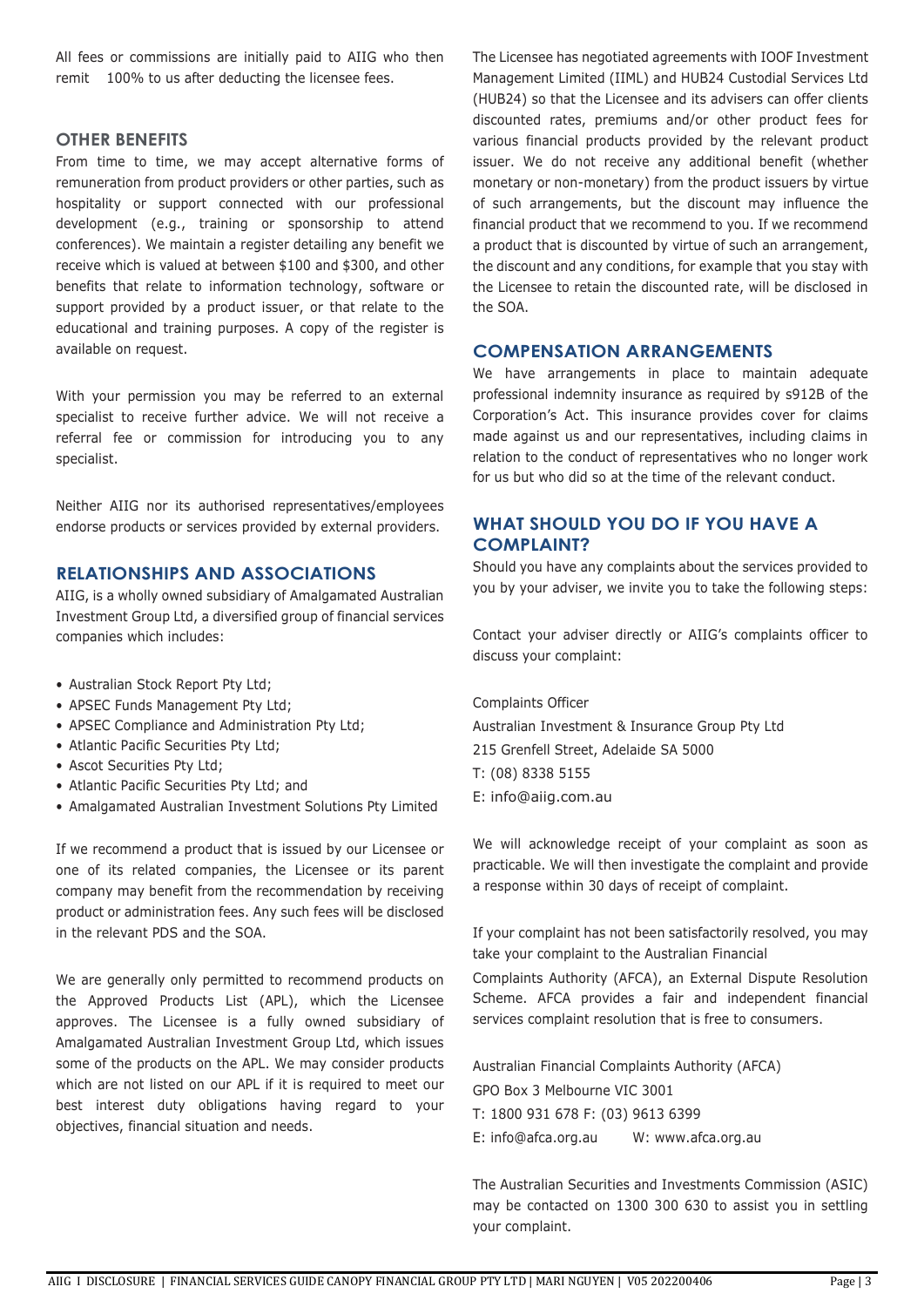



## **ADVISER PROFILE MARI NGUYEN**

**MARI NGUYEN** is an Authorised Representative (No. 317240) of Australian Investment & Insurance Group Pty Ltd (AFSL No. 226405).

## **EXPERIENCE**

**MARI NGUYEN** has over 16 years' experience in the Financial Services Industry incorporating both Life & General Insurance, Investment Advice and Financial Planning.

## **QUALIFICATIONS**

- Bachelor of Business (Majors in Financial Management & Management)
- Advanced Diploma of Financial Services (Financial Planning)
- Diploma of Financial Services (Financial Planning)

## **EDUCATION**

• Met FASEA exam standard 2021

## **ADVICE AND SERVICES OFFERED**

- Wealth Creation;
- Superannuation;
- Retirement & Estate Planning;
- Retirement Income;
- Investment Portfolio Planning;
- Protection of Assets and Lifestyle via Life Insurance;
- Disability Income Cover;
- Rollover and Redundancy Planning;
- Managed Investments;
- Managed Portfolio Services; and
- Centrelink Assistance.

**Mari Nguyen** is a registered tax (financial) adviser under the Tax Agents Services Act 2009.

If the receiver of the advice intends to rely on the advice to satisfy liabilities or obligations or claim entitlements that arise, or could arise, under a taxation law, the receiver should request advice from a registered Tax Agent or a registered Tax (Financial) Adviser.

## **PRODUCT ARRANGEMENTS**

We have not entered into any financial or other incentive arrangements with any product providers.

### **REMUNERATION AND BENEFITS**

The fees for services provided depend on the nature of those services. Usually, the fees for services provided will be in the following range:

| Fee / Service                                    | Range<br>(AUD inclusive GST)                 |
|--------------------------------------------------|----------------------------------------------|
| Planning Fees (including<br>Statement of Advice) | \$3,300 - \$8,800                            |
| SMSF Service and Advice                          | \$4,400 - \$8,800                            |
| Ad hoc Financial Advice                          | \$550 per hour                               |
| Centrelink Admin. Support                        | \$550 per hour                               |
| Investment Summary<br>Reports                    | \$550 - \$3,300 (fee paying<br>Clients only) |
| Ongoing Advice Service<br>Fee:                   | \$550 - \$8,800 per annum                    |
| <b>Insurance Commission*</b>                     | Range<br>(AUD inclusive GST)                 |
| Upfront Commission on                            | 0% - 66% of                                  |

| Upfront Commission on   | $0\%$ - 66% of          |
|-------------------------|-------------------------|
| Life Insurance Products | first year premium paid |
| Ongoing Commission on   | $0\% - 33\%$ of         |
| Life Insurance Products | ongoing premium paid    |

\*Note: commission clawbacks may arise if policies are cancelled within 24 months

All fees or commissions are initially paid to AIIG who then remit 100% to Canopy Financial Group Pty Ltd *ACN 153 493 488* after deducting the licensee fees.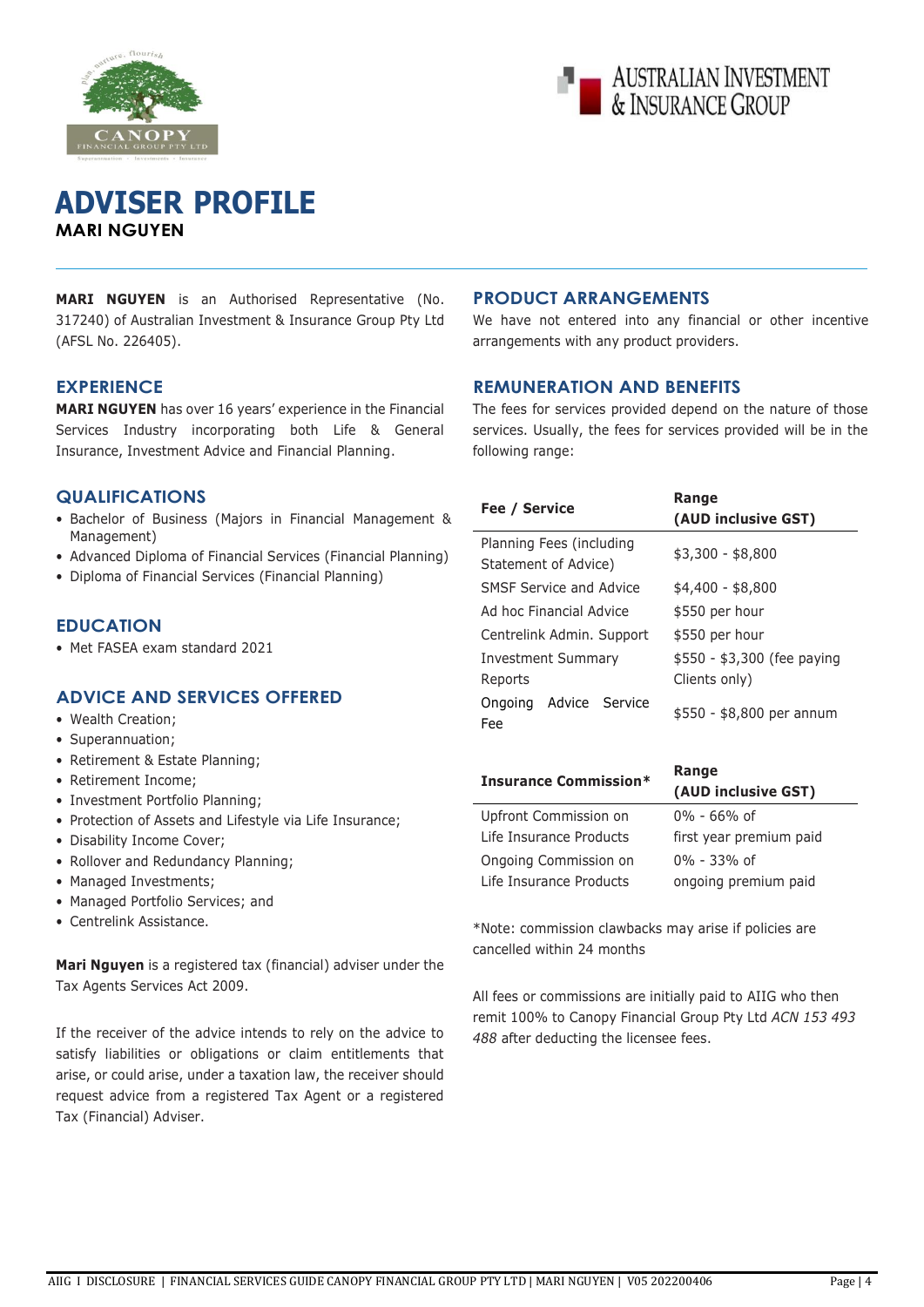



## **PRIVACY POLICY MARI NGUYEN**

### **Dated 15 February 2022**

**The Privacy Policy forms part of the Financial Services Guide.**

Canopy Financial Group Pty *ACN 153 b493 488* (referred to as we, our, us) is bound by the Privacy Act 1988 (Privacy Act), including the Australian Privacy Principles (APPs) and recognises the importance of ensuring the confidentiality and security of your personal information.

All third parties (including clients, suppliers, sub-contractors, or agents) that have access to or use personal information collected and held by us must abide by this Privacy Policy and Collection Statement (Privacy Policy).

## **WHAT TYPES OF PERSONAL INFORMATION ABOUT ME DOES CANOPY FINANCIAL GROUP PTY LTD CAN 153 493 488 AND ITS AUTHORISED REPRESENTATIVES HOLD?**

We collect and hold personal information about you that is both relevant and necessary in order for us to provide you with financial advice and services.

We may collect and hold a range of personal information about you, to enable us to provide you with our services and may include the following information:

- name; address; phone numbers; email addresses;
- occupation; bank account details;
- driver's licence details;
- financial information, including details of:
	- o your investments;
	- o your insurance policies;
	- o estate planning strategies;
	- taxation information;
- health information; and
- lifestyle information

## **HOW DOES CANOPY FINANCIAL GROUP PTY LTD COLLECT PERSONAL INFORMATION?**

We generally collect personal information directly from you. For example, personal information will be collected through our application processes, forms and other interactions with you in

the course of providing you with our products and services, including when you call us or send us correspondence.

We may also collect personal information about you from a third party, such as electronic verification services, referrers, marketing agencies, or credit providers. If so, we will take reasonable steps to ensure that you are made aware of this Privacy Policy.

We will not collect sensitive information about you without your consent unless an exemption in the APPs applies. These exceptions include if the collection is required or authorised by law, or necessary to take appropriate action in relation to suspected unlawful activity or serious misconduct.

If the personal information we request is not provided by you, we may not be able to provide you with the benefit of our services or meet your needs appropriately.

We do not give you the option of dealing with them anonymously, or under a pseudonym. This is because it is impractical, and, in some circumstances, illegal for us to deal with individuals who are not identified.

### **UNSOLICITED PERSONAL INFORMATION**

We may receive unsolicited personal information about you. We destroy or de-identify all unsolicited personal information we receive, unless it is relevant to our purposes for collecting personal information. We may retain additional information we receive about you if it is combined with other information we are required or entitled to collect. If we do this, we will retain the information in the same way we hold your other personal information.

## **WHO DO WE COLLECT PERSONAL INFORMATION ABOUT?**

The personal information we may collect and hold includes (but is not limited to) personal information about:

- clients;
- potential clients;
- service providers or suppliers;
- prospective employees, employees and contractors; and
- other third parties with whom we come into contact.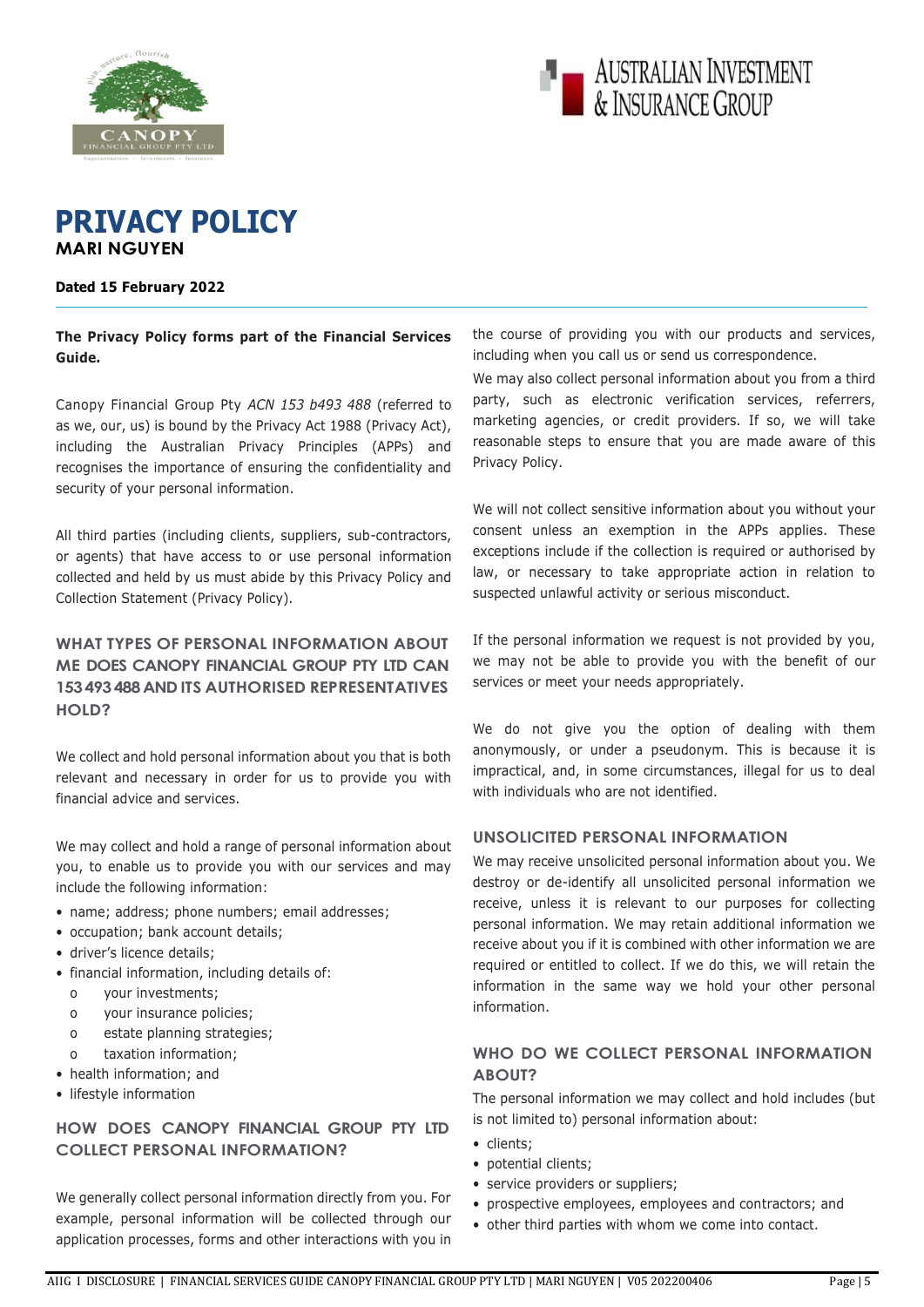### **WEBSITE COLLECTION**

We collect personal information from our website when we receive emails and online forms. We may also use third parties to analyse traffic at that website, which may involve the use of cookies. Information collected through such analysis is anonymous. You can view and access our Privacy Policy by clicking on the privacy button on our website.

## **WHY DO WE COLLECT AND HOLD PERSONAL INFORMATION?**

We may use and disclose the information we collect about you for the following purposes:

- provide you with our products and services, (including financial planning, wealth management, and insurance services);
- review and meet your ongoing needs;
- provide you with information we believe may be relevant or of interest to you;
- let you know about other products or services we offer, send you information about special offers or invite you to events;
- consider any concerns or complaints you may have;
- comply with relevant laws, regulations and other legal obligations;
- help us improve the products and services offered to our customers and enhance our overall business;
- to assist in providing wealth management, financial planning, personal risk and stockbroking services.
- Facilitating referral arrangements between entities.

We may use and disclose your personal information for any of these purposes. We may also use and disclose your personal information for secondary purposes which are related to the primary purposes set out above, or in other circumstances authorised by the Privacy Act.

Sensitive information will be used and disclosed only for the purpose for which it was provided (or a directly related secondary purpose), unless you agree otherwise, or an exemption in the Privacy Act applies.

## **WHO MIGHT CANOPY FINANCIAL GROUP PTY LTD DISCLOSE MY PERSONAL INFORMATION TO?**

We may disclose personal information to:

- a related entity of CANOPY FINANCIAL GROUP PTY LTD;
- a related entity of AIIG;
- to another financial adviser within AIIG;
- to another Australian Financial Services Licensee;
- an agent, contractor, or service provider we engage to carry out our functions and activities, such as our lawyers, accountants, platform providers, storage and emailing services debt collectors or other advisers;
- organisations involved in a transfer or sale of all or part of our assets or business;
- organisations involved in managing payments, including payment merchants and other financial institutions, such as banks;
- regulatory bodies, government agencies, law enforcement

bodies and courts;

- financial product issuers and credit providers;
- other professionals, joint account holders, client agents and
- anyone else to whom you authorise us to disclose it or is required by law.

If we disclose your personal information to service providers that perform business activities for us, they may only use your personal information for the specific purpose for which we supply it. We will ensure that all contractual arrangements with third parties adequately address privacy issues, and we will make third parties aware of this Privacy Policy.

If we need to appoint another financial adviser to manage your financial needs and services, you will be advised of any change to your financial adviser in writing.

## **HOW DOES CANOPY FINANCIAL GROUP PTY LTD MANAGE MY PERSONAL INFORMATION?**

We recognise the importance of securing the personal information of our customers.

We take reasonable steps to protect your information from misuse, interference, and loss, and from unauthorised access, modification, or disclosure. We will hold your personal information for 7 years after you stop using our services and will then take reasonable steps to securely destroy the information, or to ensure the information is de- identified.

## **SENDING INFORMATION OVERSEAS**

We may engage service providers located in countries outside Australia including but not limited to the Philippines, to assist in providing products or services. Disclosure of personal information to overseas providers may be required and will not be used for marketing purposes. We do not sell client details and we will not disclose your details to an external third party without your consent.

We will not send personal information to recipients outside of Australia unless:

- we have taken reasonable steps to ensure that the recipient does not breach the Privacy Act and the APPs;
- the recipient is subject to an information privacy scheme similar to the Privacy Act; or
- the individual has consented to the disclosure.

If you consent to your personal information being disclosed to an overseas recipient, and the recipient breaches the APPs, we will not be accountable for that breach under the Privacy Act, and you will not be able to seek redress under the Privacy Act.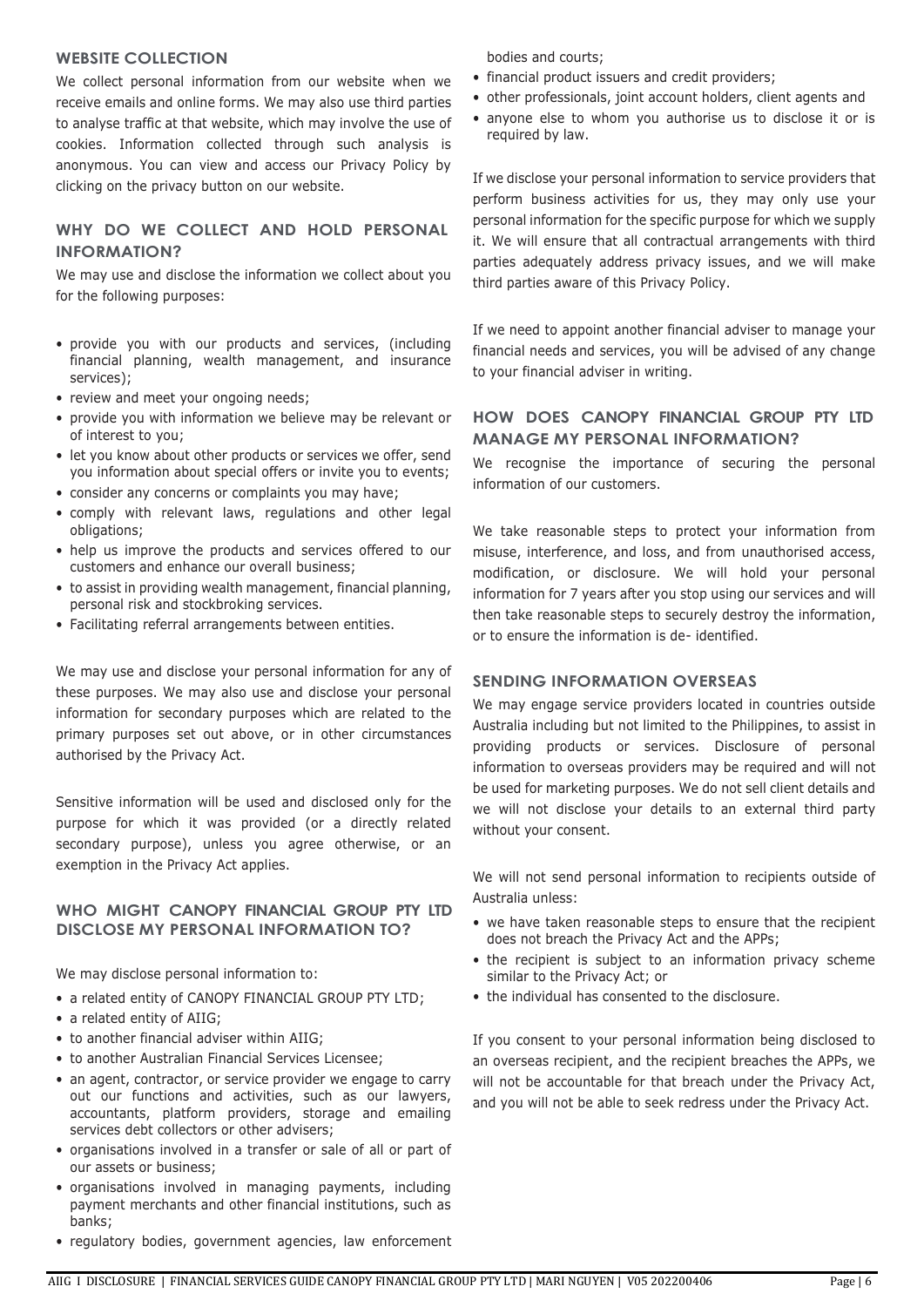## **MANAGEMENT OF PERSONAL INFORMATION**

We recognise the importance of securing the personal information of our customers. We will take steps to ensure your personal information is protected from misuse, interference or loss, and unauthorised access, modification, or disclosure.

Your personal information is generally stored in our computer database. Any paper files are stored in secure areas. In relation to information that is held on our computer database, we apply the following guidelines:

- passwords are required to access the system and passwords are routinely checked; and
- all computers which contain personal information are secured both physically and electronically.

Where we work remotely or from home, we implement the following additional security measures:

- employees are not permitted to work in public places;
- employees store devices in a safe location when not in use; and
- employees may not disclose an individual's personal information to colleagues or third parties, via personal chat groups.

### **DIRECT MARKETING**

We may only use personal information we collect from you for the purposes of direct marketing without your consent if:

- the personal information does not include sensitive information; and
- you would reasonably expect us to use or disclose the information for the purpose of direct marketing; and
- we provide a simple way of opting out of direct marketing; and
- you have not requested to opt out of receiving direct marketing from us.

If we collect personal information about you from a third party, we will only use that information for the purposes of direct marketing if you have consented (or it is impracticable to obtain your consent), and we will provide a simple means by which you can easily request not to receive direct marketing communications from us. We will draw your attention to the fact you may make such a request in our direct marketing communications.

You have the right to request us not to use or disclose your personal information for the purposes of direct marketing, or for the purposes of facilitating direct marketing by other organisations. We must give effect to the request within a reasonable period of time. You may also request that we provide you with the source of their information. If such a request is made, we must notify you of the source of the information free of charge within a reasonable period of time.

If you would like to "opt out" of having your information used for direct marketing purposes, please email us with the subject "Unsubscribe" and include the following information: name of company you received the communication from, full name and email address.

#### **IDENTIFIERS**

We do not adopt identifiers assigned by the Government (such as drivers' licence numbers) for our own file recording purposes, unless one of the exemptions in the Privacy Act applies.

### **HOW DO WE KEEP YOUR PERSONAL INFORMATION ACCURATE AND UP TO DATE?**

We are committed to ensuring that the personal information we collect, use and disclose is relevant, accurate, complete and upto-date.

We encourage you to contact us to update any personal information we hold about you. If we correct information that has previously been disclosed to another entity, we will notify the other entity within a reasonable period of the correction. Where we are satisfied information is inaccurate, we will take reasonable steps to correct the information within 30 days, unless you agree otherwise. We do not charge you for correcting the information.

### **HOW DO I GET ACCESS TO THE PERSONAL INFORMATION CANOPY FINANCIAL GROUP HOLDS ABOUT ME?**

You may request access to the information we hold about you by contacting your authorised representative or Australian Investment & Insurance Group directly. Upon receipt of your request we will endeavour to service your request as quickly as possible within 30 days.

We will require identity verification and specification of what information is required. In some circumstances access to your information or parts thereof may not be possible. If this is the case we will inform you as to why and, where practicable, make alternative arrangements. Depending on the requirements an administrative fee for search and photocopying costs may be charged to service requests.

### **UPDATES TO THE PRIVACY POLICY**

This Privacy Policy will be reviewed from time to time to take account of new laws and technology, and changes to our operations and the business environment.

### **REPORTING YOUR CONCERNS**

We have an effective complaint handling process in place to manage privacy risks and issues.